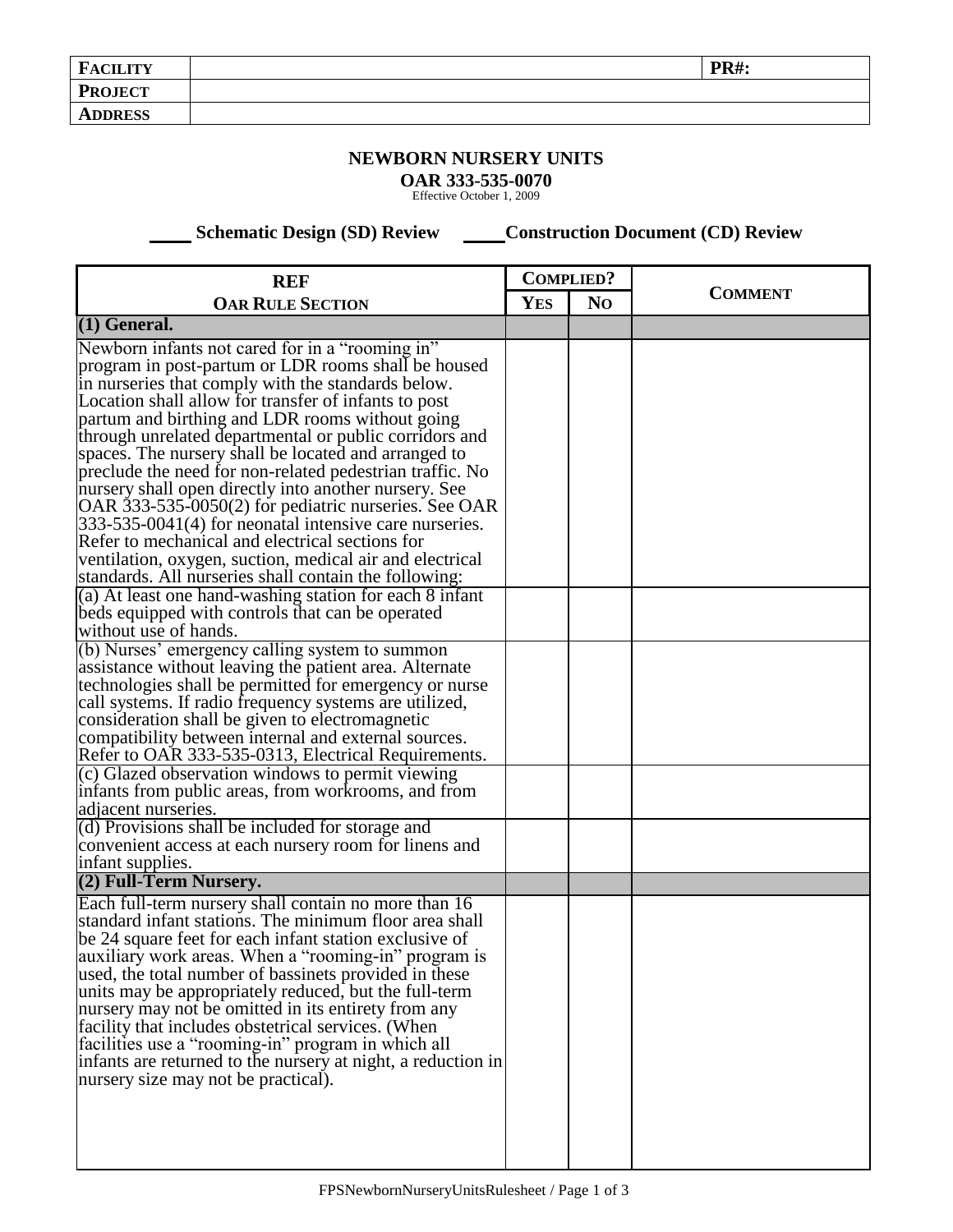| <b>REF</b><br><b>OAR RULE SECTION</b>                                                                                  |  | <b>COMPLIED?</b> |                |
|------------------------------------------------------------------------------------------------------------------------|--|------------------|----------------|
|                                                                                                                        |  | N <sub>O</sub>   | <b>COMMENT</b> |
| (3) Continuing Care Nursery.                                                                                           |  |                  |                |
| Hospitals having 25 or more maternity beds shall have a                                                                |  |                  |                |
| separate nursery that provides continuing care for infants                                                             |  |                  |                |
| who need close observation. The minimum floor area                                                                     |  |                  |                |
| per infant shall be 50 square feet, exclusive of auxiliary<br>work areas, with provisions for at least 4' feet between |  |                  |                |
| and at all sides of bassinets. The Division, however, may                                                              |  |                  |                |
| waive this requirement for low-risk obstetrical services                                                               |  |                  |                |
| in service areas where a second, full service nursery                                                                  |  |                  |                |
| exists, and a safe method for transfer is in place and                                                                 |  |                  |                |
| discussed in the Functional Program.<br>(4) Charting Facilities.                                                       |  |                  |                |
|                                                                                                                        |  |                  |                |
| Charting facilities shall have linear surface space to<br>ensure that staff and physicians may chart and have          |  |                  |                |
| simultaneous access to information and communication                                                                   |  |                  |                |
| systems.                                                                                                               |  |                  |                |
| (5) Nursery Workrooms.                                                                                                 |  |                  |                |
| Each nursery shall be served by a connection work-room                                                                 |  |                  |                |
| that shall contain:                                                                                                    |  |                  |                |
| (a) Gowning facilities at the entrance for staff;                                                                      |  |                  |                |
| (b) Work counter;                                                                                                      |  |                  |                |
| (c) Refrigerator;                                                                                                      |  |                  |                |
| (d) Storage facilities;                                                                                                |  |                  |                |
| (e) A hand-washing station;                                                                                            |  |                  |                |
| $(f)$ 1 workroom may serve more than 1 nursery provided                                                                |  |                  |                |
| that required services are convenient to each;                                                                         |  |                  |                |
| (g) The workroom serving the full-term and continuing                                                                  |  |                  |                |
| care nurseries may be omitted if equivalent work and                                                                   |  |                  |                |
| storage areas and facilities, including those for scrubbing<br>and gowning, are provided within that nursery. Space    |  |                  |                |
| required for work areas located within the nursery is in                                                               |  |                  |                |
| addition to the area required for infant care;                                                                         |  |                  |                |
| (h) Provision shall be made for storage of emergency                                                                   |  |                  |                |
| cart(s) and equipment out of traffic;                                                                                  |  |                  |                |
| $(1)$ Provision shall be made for the sanitary storage and<br>disposal of soiled waste; and                            |  |                  |                |
| (j) Visual control shall be provided via borrowed lights                                                               |  |                  |                |
| and/or view panels between the staff work area and each<br>nursery.                                                    |  |                  |                |
| (6) Examination and Treatment Room or Space for                                                                        |  |                  |                |
| Infants.                                                                                                               |  |                  |                |
| Such areas, when required by the Functional Program                                                                    |  |                  |                |
| shall contain a work counter, storage, and a hands-free                                                                |  |                  |                |
| washing station. Exam and Treatment space may be                                                                       |  |                  |                |
| located within the nursery workroom.                                                                                   |  |                  |                |
|                                                                                                                        |  |                  |                |
|                                                                                                                        |  |                  |                |
|                                                                                                                        |  |                  |                |
|                                                                                                                        |  |                  |                |
|                                                                                                                        |  |                  |                |
|                                                                                                                        |  |                  |                |
|                                                                                                                        |  |                  |                |
|                                                                                                                        |  |                  |                |
|                                                                                                                        |  |                  |                |
|                                                                                                                        |  |                  |                |